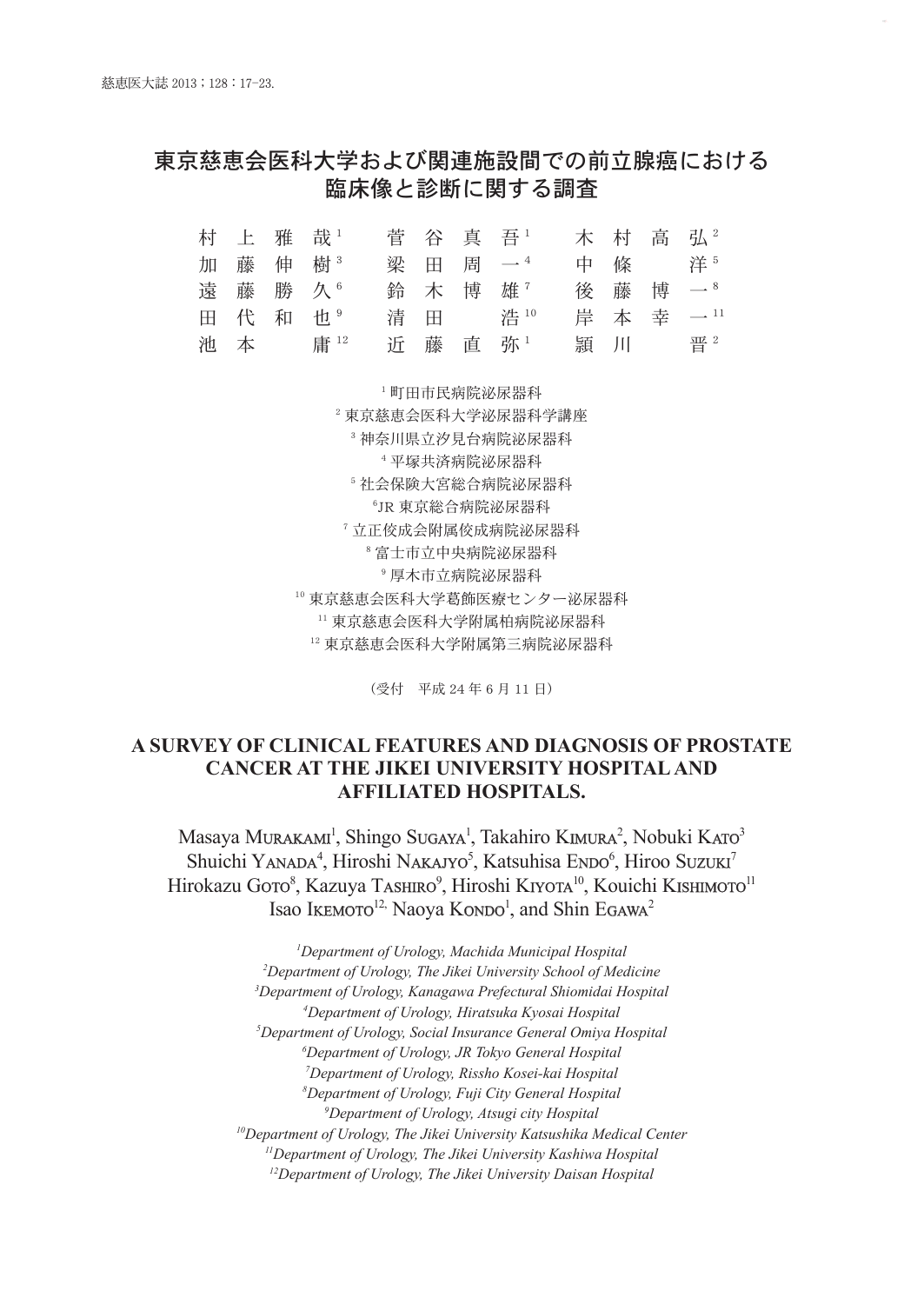OBJECTIVE: To clarify the differences in clinical features and treatments of prostate cancer among 12 institutions, including The Jikei University Hospital and its affiliated hospitals, we examined the results of prostate needle biopsy and the therapeutic strategy for newly diagnosed cases of prostate cancer to standardize the method of diagnosis and treatment.

METHODS: The results of prostate needle biopsy and the therapeutic strategy for newly diagnosed prostate cancer in 2007 were compared among the institutions.

RESULTS: A total of 1590 transrectal prostate needle biopsies were performed and 682 cases (42.9%) of prostate cancer were diagnosed. A total of 819 patients with newly diagnosed prostate cancer were treated. Of these patients, 275 (33.6%) were treated with hormonal therapy, 243 (29.7%) were treated with radical prostatectomy;RP and 218 (26.6%) were treated with radiotherapy.

CONCLUSION: The survey suggests that the patient characteristics and therapeutic strategies differ somewhat among 12 institutions.

Further investigation is required regarding whether the difference in therapeutic strategy affects outcomes.

(Tokyo Jikeikai Medical Journal 2013;128:17-23)

Key words: prostate cancer, prostate specific antigen (PSA), prostate needle biopsy, therapeutic strategy

## Ⅰ.緒 言

現在,日本における前立腺癌の推定罹患数は約 2万人といわれ,男性の全癌患者の中で6.4%を占 める.罹患数・年齢調整罹患率はともに増加傾向 であり,2020年には肺癌についで男性悪性腫瘍 の2番目になると予測されている1). 一般に初期 の前立腺癌は無症状であるため,早期診断には血 清前立腺特異抗原(PSA)測定による前立腺癌検 診が重要とされてきた.PSA高値などにより前立 腺癌が疑われた場合は,経直腸的前立腺針生検が 選択され, その結果, 簡便で, 汎用されているD' Amicoリスク分類により,治療方針が決定される. 近年,米国および本邦において,PSA検診の前立 腺癌死亡率低下に対する有効性についての疑問も 呈されている.一方で,欧米に比べ検診普及率は 低く,その事が本邦における初発前立腺癌にハイ リスク癌が多いことの原因であるとも考えられて いる<sup>2)</sup>. また, PSA検診の採用は自治体が決定し ているため,国内においても自治体間での検診普 及率の差が前立腺癌の臨床像に影響を与えている 可能性が推察されている.

前立腺癌は手術,放射線治療,ホルモン療法, 待機療法など治療の選択肢が多い一方で,腹腔鏡 手術,小線源療法,重粒子線療法など特殊な設備· 技術を要する治療も多く,治療内容には地域差, 施設差があると考えられるが,これまでに地域差, 施設差に関する検討は行われていない.今回われ

われは,前立腺癌の臨床像,治療内容の地域間, 施設間の違いを検討するために,東京慈恵会医科 大学(慈恵医大)の附属病院を含めた関連12施 設での前立腺針生検の成績と各施設での新規前立 腺癌患者の治療方針について調査を行った.

## Ⅱ.対象と方法

平成19年1月1日から平成19年12月31日に慈 恵医大の関連12施設(東京慈恵会医科大学附属 病院・青戸病院(現・葛飾医療センター)・柏病院・ 第三病院・社会保険大宮総合病院・厚木市立病院・ 平塚共済病院・立正佼成会附属佼成病院・富士市 立中央病院・町田市民病院・JR東京総合病院・ 神奈川県立汐見台病院)の泌尿器科において前立 腺針生検を受けた前立腺癌の既往のない前立腺癌 患者を対象とした. 各施設を順に,A病院,B病院, C病院,D病院,E病院,F病院,G病院,H病院, I病院,J病院,K病院,L病院として明記する. 生検方法は,各施設で定められているが,日帰り から2泊3日の入院で行っており,検査時の麻酔 は,患者の希望,直腸診のみでも痛みが強い患者 以外は,キシロカインゲルの直腸内注入による浸 潤麻酔を行っていた。生検本数は8-10本で、病 理医は各施設の病理医または,慈恵医大の病理医 が,前立腺癌取扱い規約(2001年版)に基づき行っ た.検討項目は前立腺針生検の陽性率と各施設で 前立腺癌の浸潤パターン,構造異型の程度をスコ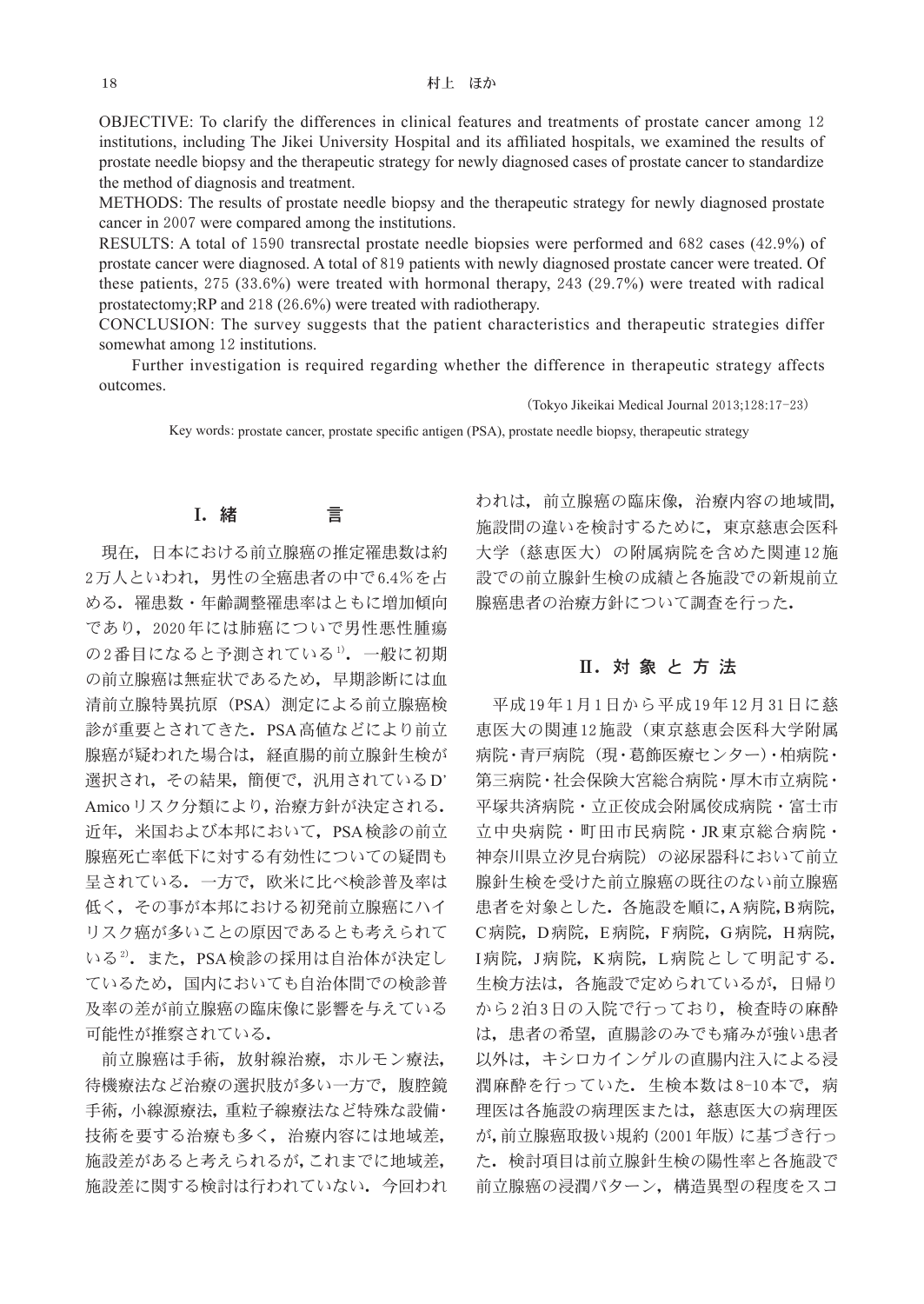アリングしたグリソンスコア (GS), 新規前立腺 癌患者における平均年齢,初診時PSA値,局所 癌リスク分類別/臨床病期別リスク分類(PSA値・ GS·臨床病期を組み合わせたD'Amicoの分類<sup>3)</sup>) および治療方針とした.有意差検定には各施設に おける生検陽性率,治療方針の検討には $\chi^2$ 検定 を,各施設におけるリスク分類,リスク別治療方 針,新規局所限局前立腺癌患者の治療傾向の検討 にはt検定を用い,P<0.05を有意差ありとした.

#### Ⅲ. 結 果

#### 1.前立腺針生検

平成19年に行われた経直腸的前立腺針生検の 患者総数は1,590人であった.そのうち682人 (42.9%)が前立腺癌と診断された.各施設の針 生検陽性率をFig. 1に示す. 大学病院群と関連病 院群を比較しても生検陽性率に有意差はなかった (p=0.133).また,前立腺癌と診断された中で



Fig. 1. Positive rate of prostate needle biopsy.

GS7が234人(34.3%),GS≦6が215人(31.5%), GS≧8が233人(34.2%)を占めた.各施設間で もGS≦6,7,≧8で有意差は無かった(p=0.9626)

2. 新規前立腺癌に対する治療方針

1)患者背景

平成19年に新規前立腺癌患者の治療を開始し た患者総数は819人である.平均年齢は68 ~ 74.1歳,平均PSAは12.4 ~ 326 ng/mlであった. 2)リスク分類における治療方針

局所限局前立腺癌患者819人をPSA,直腸診に よる臨床病期,GSからなるD'Amicoのリスク分 類に従い施設ごとに集計した (Table 1). 全体で は低リスク群:230人(28%),中間リスク群: 291人(35.5 %), 高 リ ス ク 群:298人(36.5 %) であった.また,大学病院群と関連病院群を比較 すると,低リスク群:163人 (30.5%) vs 67人 (23.5%), 中間リスク群: 198人 (37.1%) vs 93 人 (32.6 %), 高リスク群: 173人 (32.4 %) vs 125人(43.9%)であり,大学病院群の方が,有

- A; The Jikei University Hospital
- B; The Jikei University Katsushika Medical Center
- C; The Jikei University Kashiwa Hospital
- D; The Jikei University Daisan Hospital
- E; Social Insurance General Omiya Hospital
- F; Atsugi city Hospital
- G; Hiratsuka Kyosai Hospital
- H; Rissho Kosei-kai Hospital
- I; Fuji City General Hospital
- J; Machida Municipal Hospital
- K; JR Tokyo General Hospital
- L; Kanagawa Prefectural Shiomidai Hospital

|                                     | A    | B    | C    | D    | E    | F    | G  | Н    |      |      | K    |      |
|-------------------------------------|------|------|------|------|------|------|----|------|------|------|------|------|
| Case                                | 320  | 57   | 101  | 56   | 41   | 58   | 25 | 33   | 22   | 58   | 19   | 29   |
| D'Amico<br>classification<br>$(\%)$ |      |      |      |      |      |      |    |      |      |      |      |      |
| Low                                 | 36.9 | 14.1 | 30.7 | 10.7 | 14.7 | 20.6 | 16 | 36.4 | 18.2 | 25.8 | 26.3 | 31.1 |
| Intermediate                        | 36.6 | 33.3 | 39.6 | 39.3 | 34.1 | 32.8 | 8  | 39.4 | 22.7 | 39.7 | 31.6 | 37.9 |
| High                                | 26.6 | 52.6 | 29.7 | 50   | 51.2 | 46.6 | 76 | 24.2 | 59.1 | 34.5 | 42.1 | 31   |

Table 1. Characterization of patients as newly diagnosed prostate cancer startification by D'amico classification

A; The Jikei University Hospital B; The Jikei University Katsushika Medical Center C; The Jikei University Kashiwa Hospital

D; The Jikei University Daisan Hospital E; Social Insurance General Omiya Hospital F; Atsugi city Hospital

G; Hiratsuka Kyosai Hospital H; Rissho Kosei-kai Hospital I; Fuji City General Hospital J; Machida Municipal Hospital

K; JR Tokyo General Hospital L; Kanagawa Prefectural Shiomidai Hospital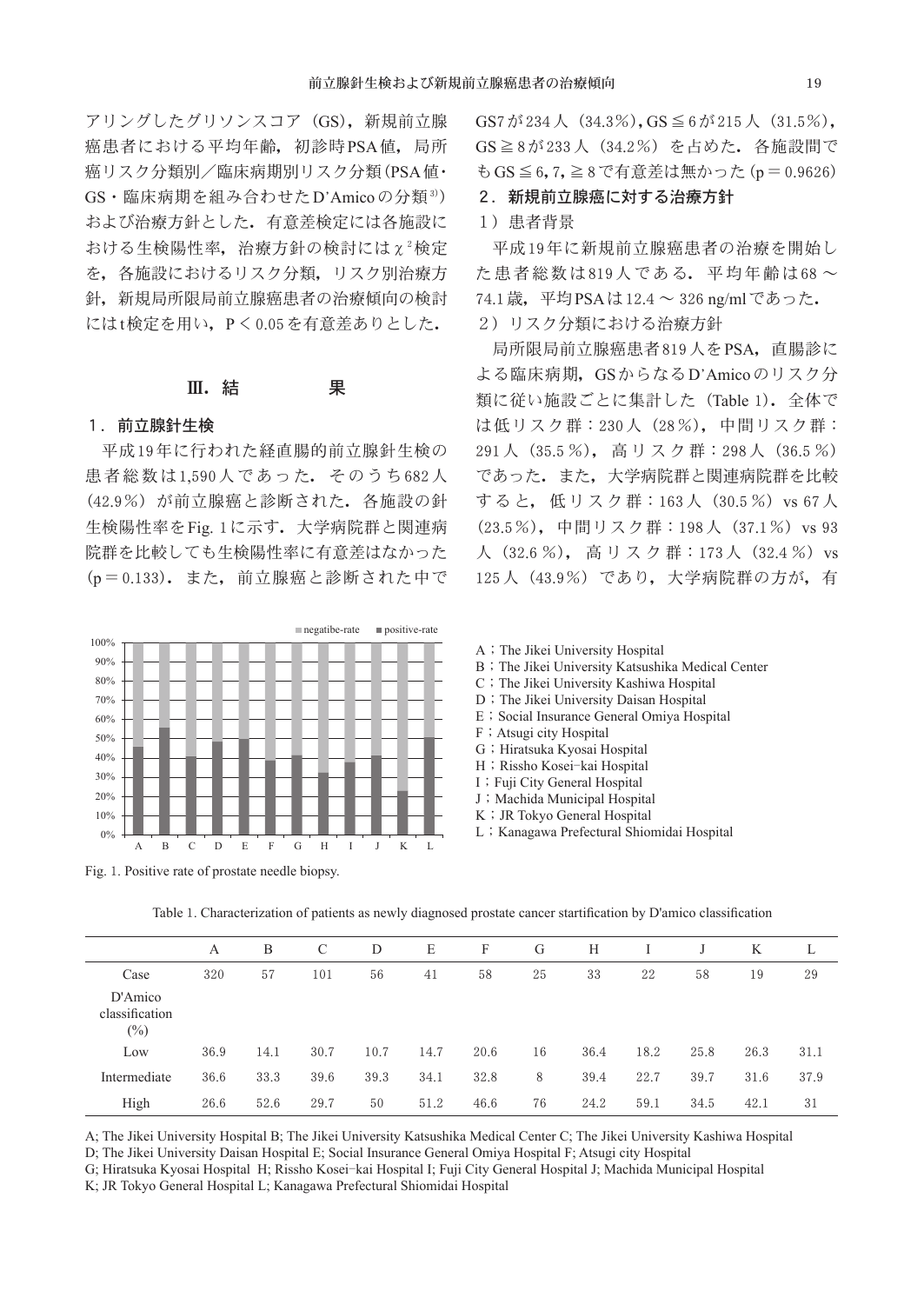意に低リスク群が多く,高リスク群が少なかった (p=0.0041)(Fig. 2).初期治療としては内分泌 療法が275人 (33.6%) ともっとも多く, 次が 243人 (29.7%) の前立腺全摘術であった. 低リ スク群では前立腺全摘が73人 (31.7%), 放射線 療法が72人(31.3%)とほぼ同数で多く,待機療 法が42人 (18.7%) であったのに対し、内分泌療 法は36人(16.5%)と他の群に比べ少なかった. 中間リスク群では前立腺全摘が103人(35.4%) ともっとも多く,内分泌療法併用を含む放射線療 法が80人 (27.5%),内分泌療法が79人 (27.1%) とほぼ同数であった。高リスク群では、内分泌療 法が160人 (53.7%) と半数以上を占めた. 前立 腺全摘術は67人(22.5%)に施行されているが, 開腹前立腺全摘術が94%を占めた。また、放射 線治療は66人 (22.1%)に施行しているが、低リ スク群・中間リスク群と比べ小線源療法が少なく, ホルモン療法併用外照射併用高線量率組織内照射 (HDR/EBRT) が多かった. 一方で待機療法を選 択した患者はいなかった (Table 2).

次に,リスク別で大学病院群と関連病院群の初 期治療の比較をした (Fig. 3). 前立腺全摘術にお いては,低リスク群・中間リスク群ともに有意差 はなかったが,高リスク群において大学病院群が 多かった。放射線療法においては、各リスク群の 大学病院群で多かった.一方で,内分泌療法は少 なかった.待機療法においては,低リスク群では



Fig. 2. A comparison of patients as newly diagnosed prostate cancer of D'Amico classification in 4 Jikei hospitals vs affiliated hospitals.

有意差はないが,中間リスク群では大学病院群が 有意に多かった (p < 0.0001).

次に局所限局前立腺癌間患者の施設毎の治療方 針の違いを検討した (Fig. 4). 大学病院 (総数 521人)と関連病院(総数298人)に分けての検 討では、前立腺全摘術: 170人 (32.6%) vs 76人 (25.5%)放射線療法:185人(35.6%)vs 36人 (12.1%)·内分泌療法: 119人 (22.6%) vs 173人 (58.0%)・待機療法群:47人(9.2%)vs 13人(4.4%) であった (Fig. 5). 患者背景は異なるものの,大 学病院群で有意に前立腺全摘・放射線治療が多く, 関連病院群では内分泌療法が多いという結果で あった(p<0.0001).初診時有転移症例(臨床病 期D)は大学病院群10.4%であったのに対しに関 連病院群では16.4%であった (p=0.9077).

### **N. 考 察**

前立腺癌は,剖検による検討で,高齢者の60- 70%に生命予後に影響しない前立腺癌が存在し, 70歳以降では20-30%に癌が認められるとの報告 もあるほど罹患率が高い疾患である一方で4)-6), 一般に他臓器癌に比べ進行は緩徐であり,手術・ 放射線・内分泌療法など多くの治療が有効である 疾患である.2012年版前立腺癌診療ガイドライ ン<sup>7</sup>では、前立腺癌初期治療のアルゴリズムとし て,まず限局性癌・局所進行癌・遠隔転移を有す

Table 2. therapy of patients as newly diagnosed prostate cancer

|           |                     | Local prostate cancer          |          |          |       |  |  |  |  |
|-----------|---------------------|--------------------------------|----------|----------|-------|--|--|--|--|
|           | Total               | Low risk Intrmd risk High risk |          |          | Total |  |  |  |  |
|           |                     | 230                            | 291      | 298      | 819   |  |  |  |  |
|           | Open                | 47                             | 72       | 63       | 182   |  |  |  |  |
| <b>RP</b> | Laparoscopic        | 26                             | 31       | 4        | 61    |  |  |  |  |
|           | Brachytherapy       | 55                             | 52       | 1        | 108   |  |  |  |  |
| Radiation | <b>HDR/EBRT</b>     | $\Omega$                       | $\theta$ | 37       | 37    |  |  |  |  |
|           | <b>EBRT</b>         | 6                              | 19       | 25       | 50    |  |  |  |  |
|           | others              | 9<br>11                        |          | 3        | 23    |  |  |  |  |
|           | Hormonal therapy    | 36                             | 79       | 160      | 275   |  |  |  |  |
|           | Active surveillance | 42                             | 18       | $\theta$ | 60    |  |  |  |  |
|           | Others              | 7                              | 11       | 7        | 25    |  |  |  |  |

HDR/EBRT: Combined High dose rate brachytherapy and Extra beam radiation therapy EBRT: External beam radiotherapy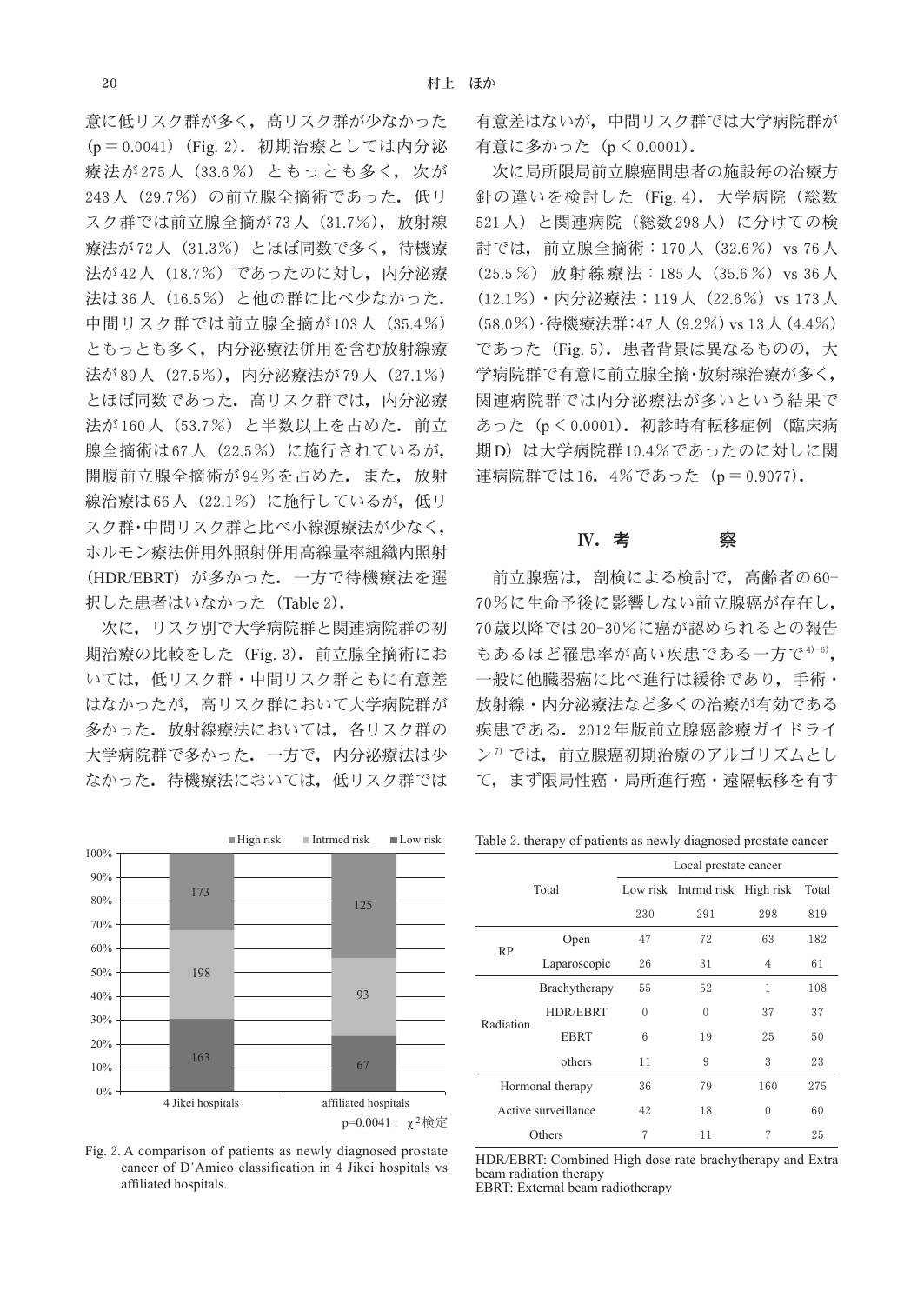

Fig.3. A comparison of the trend of prostate cancer treatment for patients as newly diagnosed prostate cancer according to D'Amico classification in 4 Jikei hospitals vs affiliated hospitals.



Fig.4. The trend of prostate cancer treatment for patients as newly diagnosed prostate cancer. A; The Jikei University Hospital B; The Jikei University Katsushika Medical Center C; The Jikei University Kashiwa Hospital D; The Jikei University Daisan Hospital E; Social Insurance General Omiya Hospital

- F; Atsugi city Hospital
- G; Hiratsuka Kyosai Hospital
- H; Rissho Kosei-kai Hospital
- I; Fuji City General Hospital
- J; Machida Municipal Hospital
- K; JR Tokyo General Hospital
- L; Kanagawa Prefectural Shiomidai Hospital

る癌に病期診断を行い,限局性癌はさらにD' Amico分類で低·中間·高リスクに分類する。限 局性癌の治療として,手術療法・放射線療法が主 となし,低リスクではPSA監視療法,中間・高 リスクでは放射線療法とホルモン療法の併用も考 慮される.局所進行癌は超高リスクに分類され, 治療は主として,放射線療法とホルモン療法の併 用であるが,過大評価症例もあるため,手術療法 も選択肢の一つとなる.遠隔転移を有する癌での 標準的初期治療はホルモン療法とされている<sup>8)9</sup>.

また,欧米では男性における癌罹患率が1位, 死亡率が2位であることから、近年注目を集め, その結果,本邦においても前立腺癌検診の普及な どにより,診断数が増加している.しかしながら, 検診普及率には地域差があり,診断法である前立 腺針生検方法や治療法にも施設間による差がある ことが想定された。そこで、今回われわれは、関 連病院間における前立腺癌の臨床像の違いを明確 にし,将来的には診断および治療方法の標準化を 目指すことを目的に,本検討を行った.

PSA検診が普及している欧米に比べ,本邦では PSA検診の普及率はいまだ低く, 2006年度前立 腺研究財団の調査では全国で検診を導入している 市町村は71.2%であった10). このことは本邦に おいて,ハイリスク前立腺癌が多い原因とも考え られるが,欧米との差が検診暴露率によるもので あるかは,さらに詳細な検討が必要である.本検 討における前立腺針生検1,590人のうち,358人 (22.5%)を占める慈恵医大附属病院では2007年 4月より前立腺がん地域医療連携CaPMnet(Cancer of the Prostate Management network)を運用してお り,600施設余りの医療機関と連携し,大学病院 と診療所の役割を明確化している11). また、関連 病院でもJR総合病院,厚木市民病院のある新宿 区,厚木市などでは前立腺癌検診を行っている. 今回の検討では,これら3施設は生検受診者の平 均年齢 (p=0.017) · 平均PSA値 (p=0.107) は 低い傾向にあるものの,生検陽性率・癌のGSに は有意差を認めなかった (p = 0.107). 癌特異生 存率に検診暴露率が関与してくるかは,今後の検 討課題であるが,年齢,PSA値が低くとも生検陽 性率に有意差ないことから,検診を受けることに より,前立腺癌をより早期に発見できる可能性が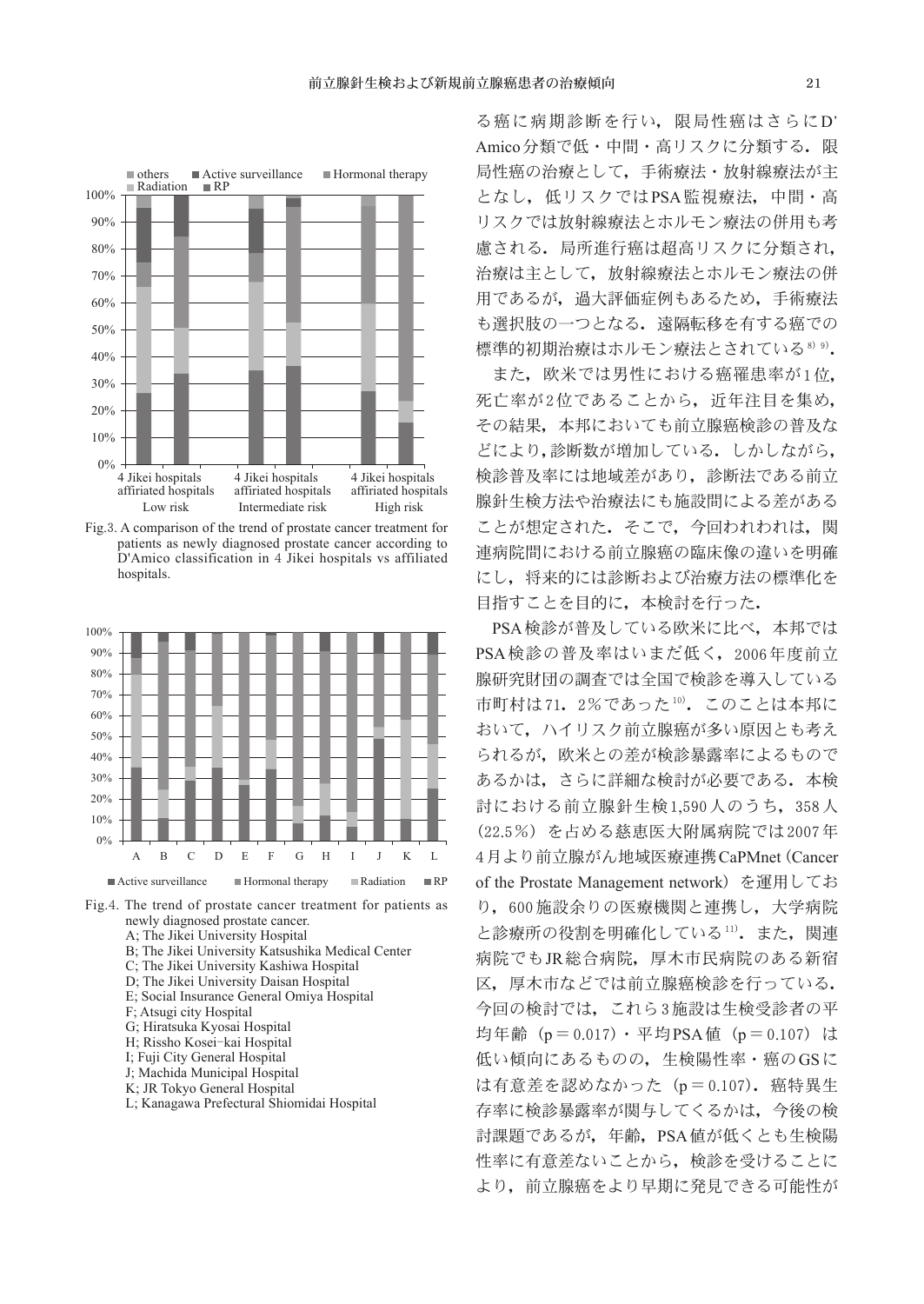

Fig.5. A comparison of the trend of prostate cancer treatment for patients as newly diagnosed prostate cancer in 4 Jikei hospitals vs affiliated hospitals.

### あると考えられた.

施設ごとにおける治療方針の検討では、施設間 で患者背景・治療方針に違いがあることが示唆さ れた.局所前立腺癌におけるD'Amicoのリスク分 類による検討では,関連病院にくらべ,大学病院 において低リスク癌が有意に多かった。これは, 紹介率や地域の検診普及率が影響していることが 考えられた.低リスク群では手術または放射線治 療による根治療法が多い一方で,高齢者を中心に 待機療法も行われ,内分泌療法の導入は少数で あった.中間リスク群では,治療が分散していた. 高リスク群は一般にsingle modalityによる治療で は根治が困難とされるため,内分泌療法が導入・ 併用される症例が多かった. また,放射線治療で もホルモン療法併用HDR/EBRTや手術でも拡大 リンパ節郭清を施行する開腹手術が選択される症 例が多かった.また,各リスク群における大学病 院群と関連病院群の治療方針においても大きく違 いが見られた(Fig. 3).

施設間での治療方針の検討では,大学病院では 前立腺全摘術。放射線治療が多く。関連病院では 内分泌療法が多いという傾向がみられた.これに 影響を与える因子として,患者背景および治療設 備の違いがあると考えられた.PSA検診曝露率は 米国が70-80%であるのに対して,日本は5-10% と推定されている12). そのため、初診時の転移癌 比率は米国では5%であるのに対し、本邦では

30%といわれている.今回の検討でも大学病院群 における初診時転移症例(病期D)が10.4%であっ たのに対し関連病院群では16.4%と多かった(p  $= 0.9077$ .

また,放射線治療の選択率は関連病院間でも大 きな差が認められた.今回最も症例数の多かった 慈恵医大附属病院では,主に低~中間リスク群の 放射線治療に対して小線源療法,高リスク群に対 してHDR/EBRTを施行可能な施設であり、放射 線治療を希望する患者様の紹介も近年増加してい る.病院ごとの放射線治療設備の有無だけではな く,施設周辺の放射線治療設備を保有する施設と の病診連携の構築も影響を与えていると考えられ た.さらに,かかりつけ病院の放射線の治療設備 の有無により患者側の治療選択にバイアスがかか ることも考えられ,それが施設間の差につながっ ている可能性も考えられた.

本検討の問題点として,病理診断の施設差が挙 げられる.施設毎の病理診断は各施設の病理医が 行っているが,前立腺癌におけるグリソンスコア の診断は病理医によってばらつきがある事が知ら れている13). 本検討では中央病理診断を行ってい ないため,施設間の病理診断の不一致がリスク診 断,治療選択,予後に影響を与えている可能性は 否定できない.

本検討では,慈恵医大附属病院,関連病院間で 一定の患者背景および治療方針の違いが存在する ことが示唆された。しかし、現在の医療情勢の中 で各施設が独自の特色を発揮することは必要でも ある。慈恵医大泌尿器科学講座では、各疾患の治 療方針の標準化を目的として,「臨床プロトコー ル」を毎年発行してきた.それにより低リスク群 の内分泌療法が少ない,高リスク群での待機療法 が少ないなど,各リスク群に対する基本的な治療 方針は一定のコンセンサスが得られていることが 確認された.しかしながら,本検討で認められた 治療方針の違いが,生存率に影響を与えうるもの であった場合には各施設間格差と認識されるた め,患者の予後を含めた今後の検討が必要である と考えられた.